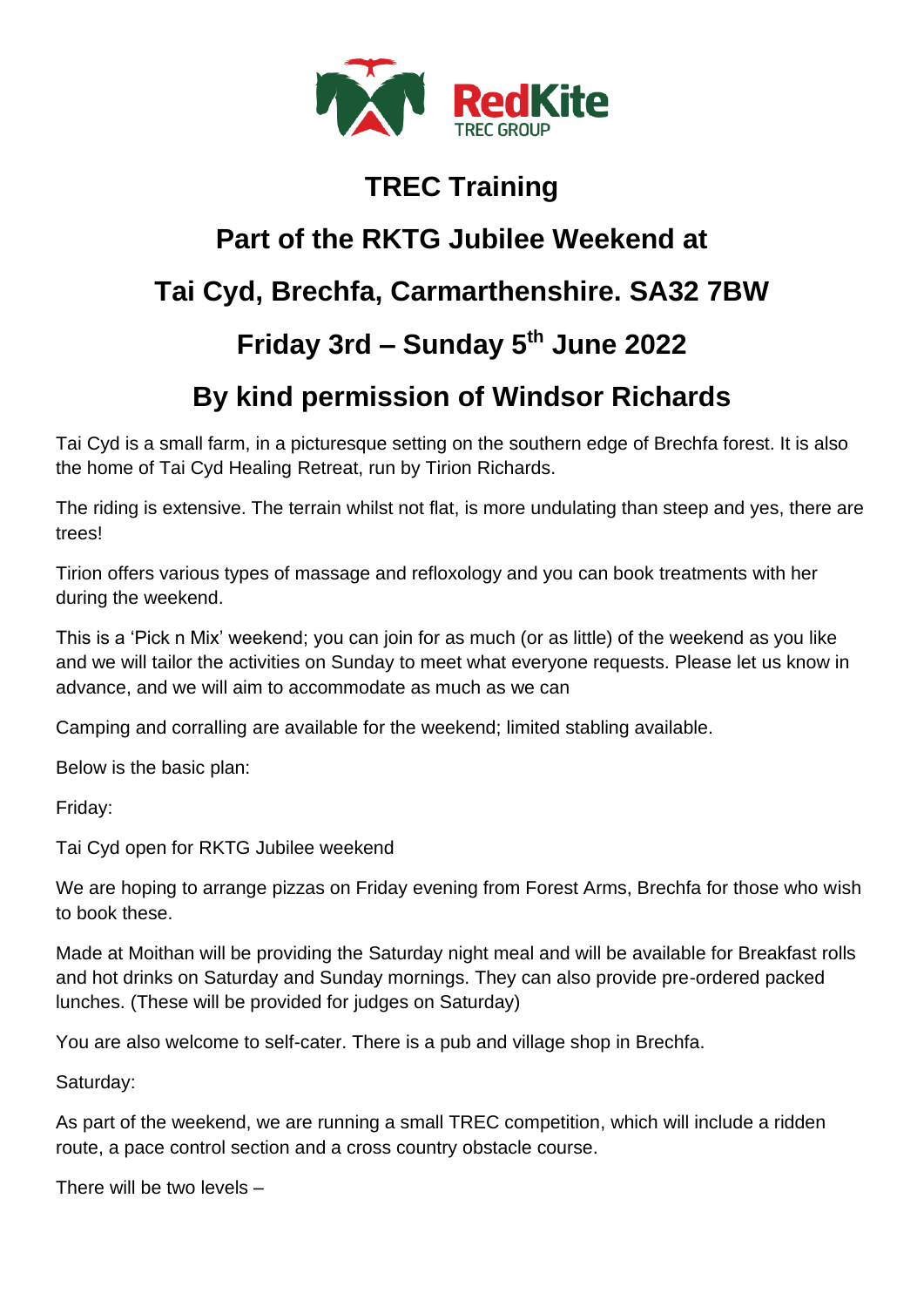Level 1, which will be suitable for beginners and newcomers to TREC. Level 3, which is longer and has a greater level of technicality, but will have special features which make this particularly suitable for those who have never tried Level 3 before but would like to try navigating a route with more technical aspects.

You can choose to be as competitive (or not) as you like and there will be checkpoints along the route so we can keep track of you. To enter the competition, you will need to use the entry form on the competition schedule

If you don't feel ready to compete, please come to help, observe and generally find out more about a three phase TREC competition. This is a great way of learning and getting involved and great fun too!

Saturday afternoon, we have been invited to join in a Jubilee Horse Parade through the centre of Brechfa. Details have yet to be confirmed.

Saturday evening will be a social and evening meal (meat and vegetarian options available)

#### Sunday:

Pick N Mix training. We will be using a lot of the material prepared for the competition and will be providing a number of options for you to choose from including:

- 1. Understanding maps and basic navigation
- 2. Estimating distance and speed
- 3. Guided / escorted Level 1 route
- 4. More challenging navigation focussing on grids and bearings.
- 5. Where did I go wrong? A chance to revisit Saturday's route.
- 6. Obstacle training an opportunity to practice the previous day's course.
- 7. Obstacle training basic arena practice and the judge's point of view

Our final time-table will be based on what you want!

#### Sunday 15:00

Everything stops for tea! An afternoon tea to celebrate the Queen's Jubilee.

We expect to finish at around 17:00 on Sunday.

Fee includes maps, training materials, forestry permissions and day parking

Interested in this fantastic weekend? To secure your place, please fill in the booking form and send to Chris Paine, Cott Farm, Martletwy, Narberth, Pembrokeshire. SA67 8AB or email [christine.A.paine@outlook.com](mailto:christine.A.paine@outlook.com)

Please include your payment – either BACS transfer or cheque.

For further information, please contact Chris Paine by email or 07788 747523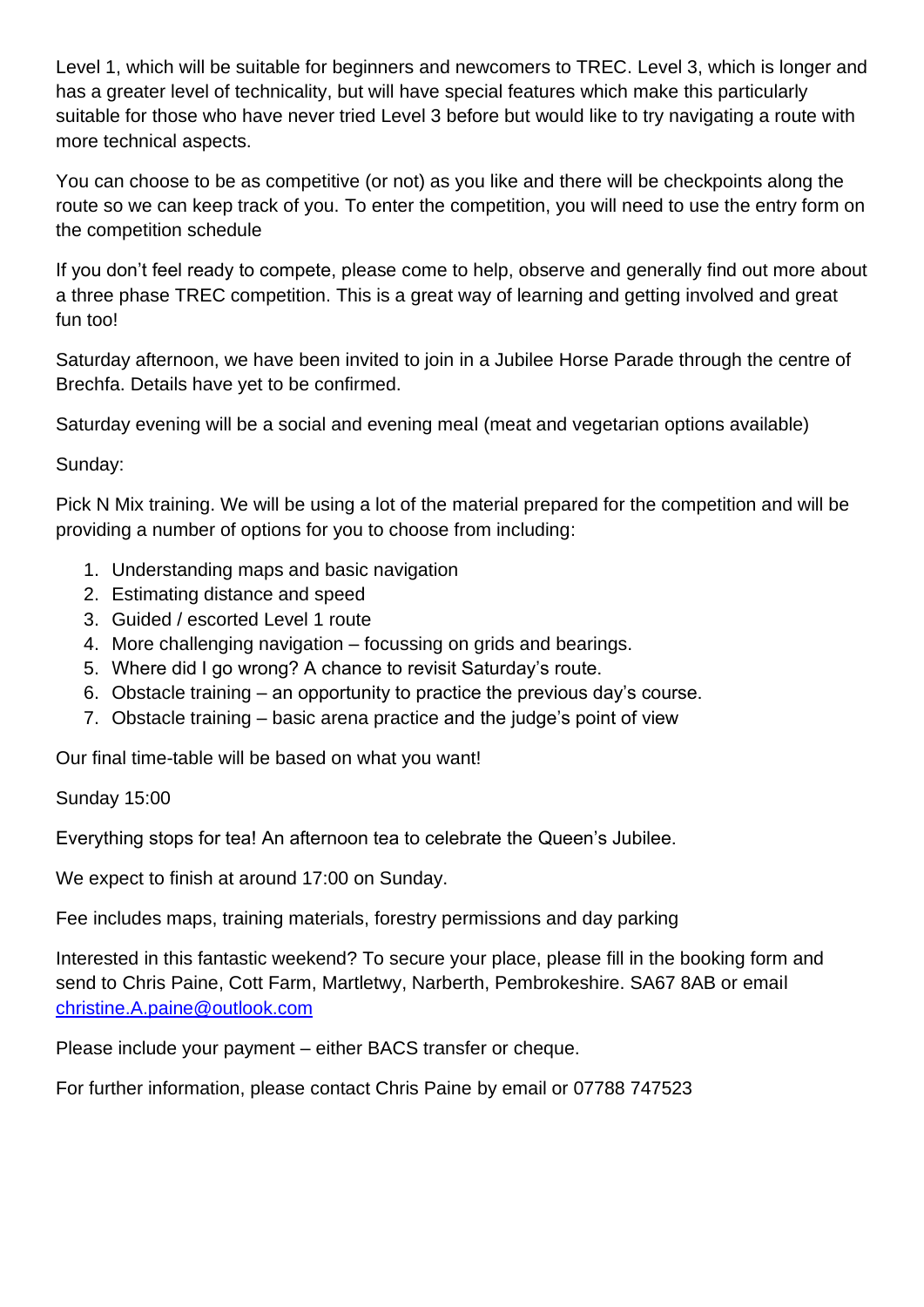## *TREC Training Tai Cyd Jubilee Weekend*

| If under 18, your parent or guardian will need to sign the form and we will also need a completed Parental<br>Consent Form. |  |  |  |
|-----------------------------------------------------------------------------------------------------------------------------|--|--|--|
| I am / am not a Red Kite TREC Group member (please circle)                                                                  |  |  |  |
| I am / am not a TREC GB member                                                                                              |  |  |  |
|                                                                                                                             |  |  |  |
|                                                                                                                             |  |  |  |
| Please give brief details or your current riding experience (and of your horse) to help us plan.                            |  |  |  |
|                                                                                                                             |  |  |  |

What would you most like to gain?..........................................................................................................

|          |                                                                                                                                                                          | £      |
|----------|--------------------------------------------------------------------------------------------------------------------------------------------------------------------------|--------|
| Saturday | I would like to attend to help and see what happens at a TREC<br>competition (free)                                                                                      | Yes/No |
|          | I would like to enter the TREC competition (please enter on separate<br>form). If you are entering the competition, you can pay for corralling<br>and food on this form. | Yes/No |
| Sunday   | I would like to take part in the TREC training day                                                                                                                       |        |
|          | £10 for people who competed or helped on Saturday,                                                                                                                       |        |
|          | For those attending Sunday only - £20 for RKTG or TREC GB                                                                                                                |        |
|          | members, £30 non-members (includes day membership of RKTG)                                                                                                               |        |
| Sunday   | What training sessions would you like to do? (Please list)                                                                                                               |        |
|          | Other?                                                                                                                                                                   |        |